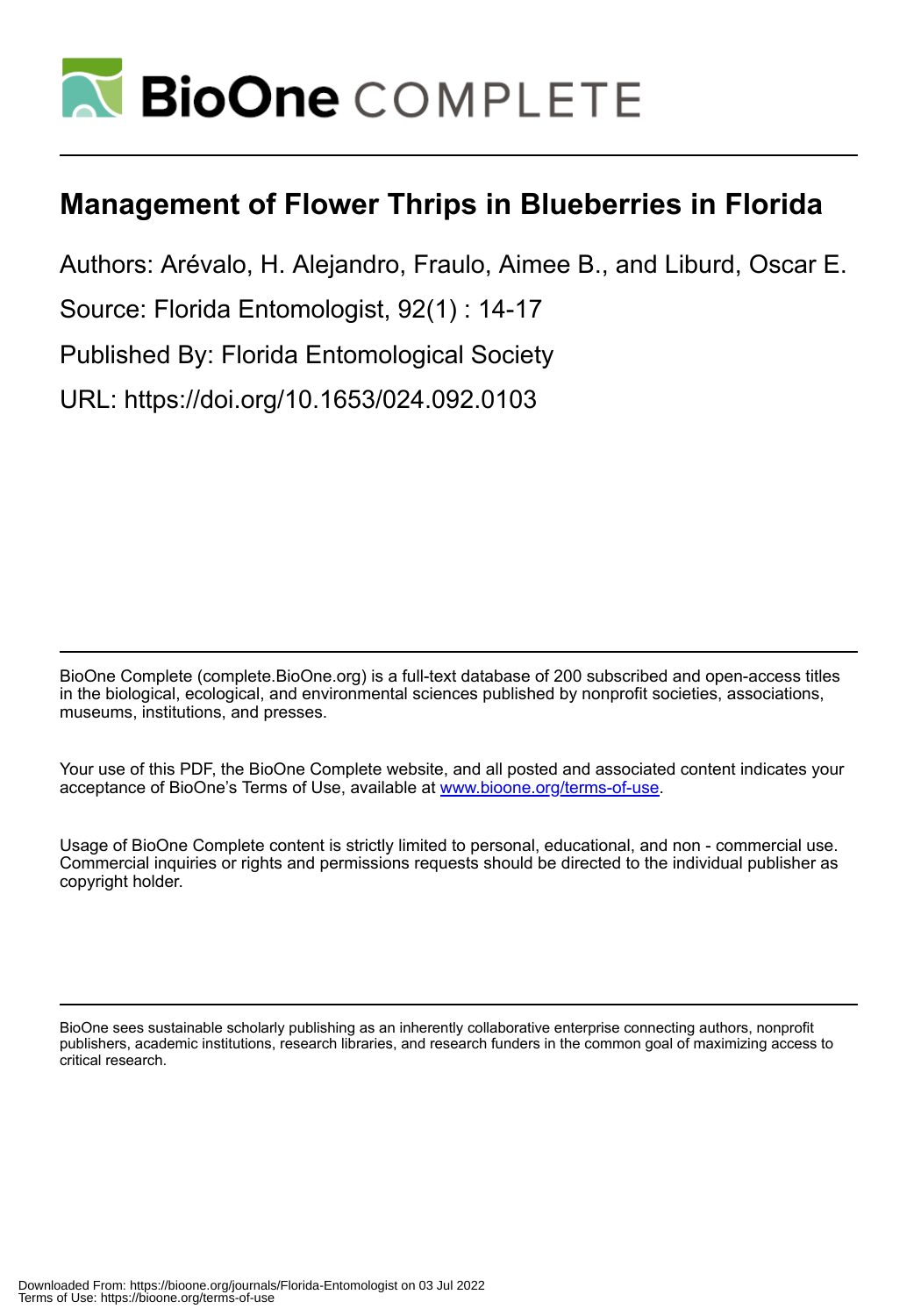# MANAGEMENT OF FLOWER THRIPS IN BLUEBERRIES IN FLORIDA

H. ALEJANDRO ARÉVALO<sup>1</sup>, AIMEE B. FRAULO<sup>1</sup> AND OSCAR E. LIBURD Entomology and Nematology Department, University of Florida/IFAS, Gainesville, FL

# 1 Current Address: Entomology and Nematology Department. University of Florida/IFAS, Southwest Florida Research and Education Center, Immokalee, FL

#### **ABSTRACT**

Flower thrips are considered key pests in southern highbush (*Vaccinium corymbosum* L. × *V. darrowi* Camp) and rabbiteye (*Vaccinium ashei* Reade) blueberry fields in Florida. During 2005 and 2006, we evaluated the effectiveness of selected natural enemies (preventative and curative releases) for control of flower thrips in blueberries. Experimental designs were randomized complete blocks with 4 treatments and 4 replicates in 2005 and 3 treatments and 4 replicates in 2006. In 2005, treatments were evaluated as a preventative tactic and included the following biological control agents: (1) Thripor-I [*Orius insidiosus* Say (Hemiptera: Anthocoridae)], (2) Thripex-plus [*Amblyseius cucumeris* (Oudemans) (Acari: Phytoseiidae)], (3) combination of both *O. insidiosus* and *A. cucumeris* in 50% of standard dosages, and (4) untreated control (no natural enemies). *Orius. insidiosus* (Thripor-I) was released at 0.5 insects per m<sup>2</sup> and *A. cucumeris* (Thripex-Plus) at 0.5 sachets of 1000 mites per  $\mathrm{m}^{2}$ . For the combination treatment, 50% of each standard dosage was released. In 2006, treatments were evaluated as a curative technique and included (1) Thripor-I (O. *insidiosus*) released at 10 insects per m<sup>2</sup>, (2) Thripex-Plus, and (3) control [no natural enemies were released]. In 2005, the results indicated that thrips populations in the control were on average significantly lower than in treatments of *O. insidiosus* and *A. cucumeris* alone, implicating the potential for intraguild predation among natural enemies. In 2006, there were no significant differences among the treatments evaluated probably due to the short duration of time during which flower thrips are present in blueberry fields.

Key Words: *Frankliniella tritici*, *Frankliniella occidentalis*, southern highbush, rabbiteye blueberries, natural enemies, *Orius insidiosus*, *Amblyseius cucumeris*, biological control

#### RESUMEN

Se consideran los trips de las flores como una plaga clave de los arándanos "southern highbush" (*Vaccinium corymbosum* L. × *V. darrowi* Camp) y "rabbiteye" (*Vaccinium ashei* Reade) en los campos de arándano en la Florida. Durante los años 2005 y 2006, nosotros evaluamos la efectividad de enemigos naturales seleccionados (liberaciones preventivas y curativas) para el control de trips de las flores en arándano. Los diseños experimentales fueron bloques completamente aleatorizados con 4 tratamientos y 4 replicas en el año 2005 y 3 tratamientos y 4 replicas en el año 2006. En 2005, los tratamientos fueron evaluados como una táctica preventiva e incluyeron los agentes de control biológicos siguientes: (1) Thripor-I [*Orius insidiosus* Say (Hemiptera: Anthocoridae)], (2) Thripexplus [*Amblyseius cucumeris* (Oudemans) (Acari: Phytoseiidae)], (3) una combinación de ambos *O. insidiosus* y *A. cucumeris* en 50% de la dosis estándar, y (4) un control no tratado (sin enemigos naturales). *Orius. insidiosus* (Thripor-I) fue liberado al 0.5 insectos por m² y *A. cucumeris* (Thripex-Plus) al 0.5 sobrecitos con 1000 mites por m². Para el tratamiento de combinación, 50% de cada dosis estándar fue liberada. En el 2006, los tratamientos fueron evaluados como una técnica curativa e incluyeron (1) Thripor-I (*O.*  $insidiosus)$  liberado unos 10 insectos por m², (2) Thripex-Plus, y (3) el control [sin enemigos naturales liberados]. En el 2005, los resultados indicaron que la población de los trips en el control por lo general fue mas baja que en los tratamientos con solo *O. insidiosus* y *A. cucumeris*, que implica el potencial de depredación entre los miembros de estos enemigos naturales asociados. En el 2006, no habían diferencias significativas entre los tratamientos evaluados probablemente debido a la corta duración del tiempo durante lo cual los trips de las flores están presentes en los campos de arándano.

Flower thrips belong to the family Thripidae within the order Thysanoptera. The majority of flower thrips belong to the genera *Franklinella* and *Thrips*. Flower thrips feed and reproduce

within the floral structures of cultivated and wild plants and are pests of cultivated berries in Florida. To date, there is no evidence that flower thrips vector any viruses to berry crops in Florida,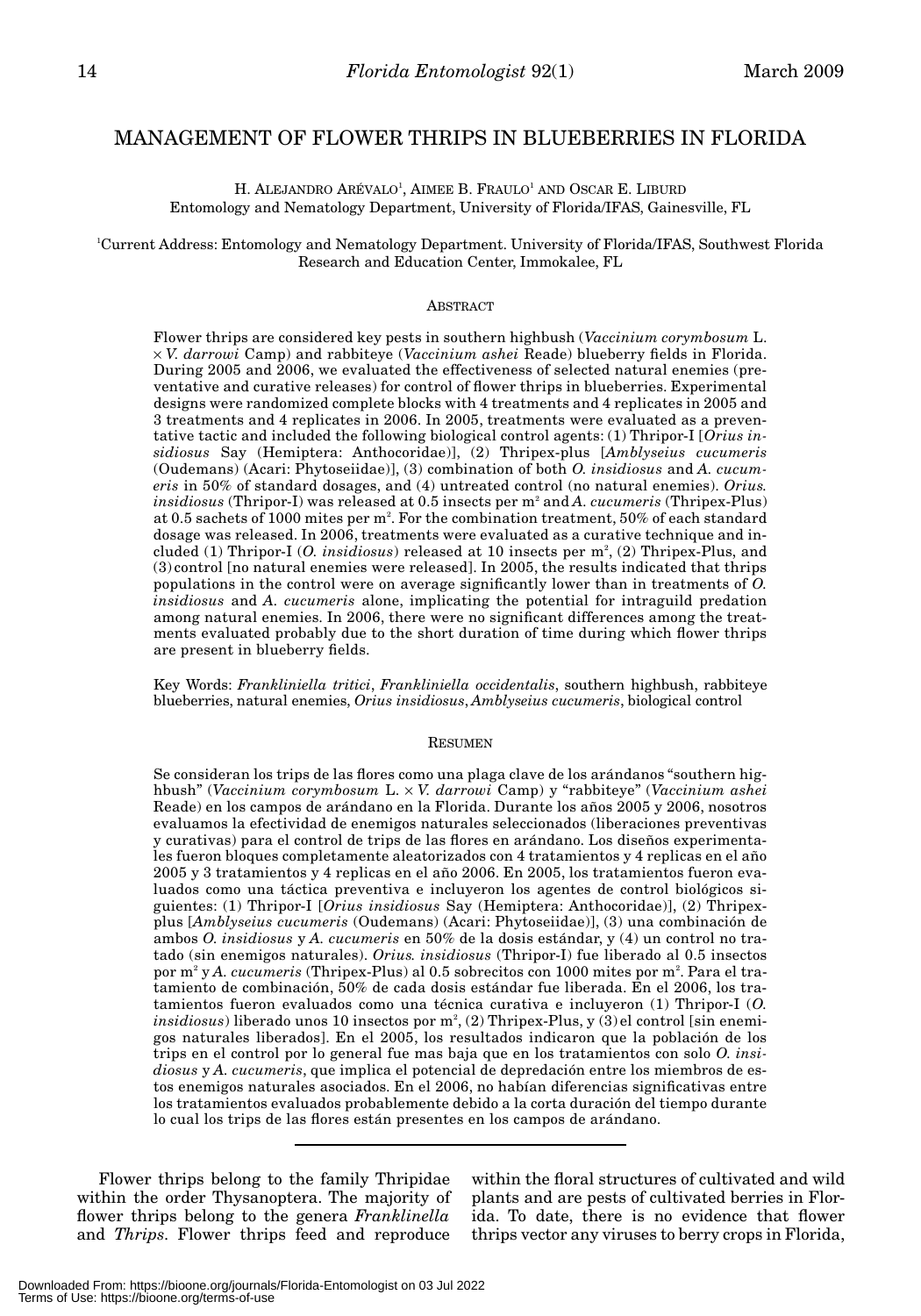but they are known to reduce the quality and quantity of the fruit produced. The small size and cryptic nature of the eggs and larvae make thrips difficult to monitor and control in an agricultural system. The transportation of agricultural products such as whole plants, cut flowers, fruits, and vegetables facilitates regional and international dispersal of flower thrips. In addition, Parrella & Lewis (1997) explain that small insects such as thrips use the convective upper wind currents to disperse long distances. Natural dispersal occurs when plant quality decreases or local weather conditions are not conducive for population growth.

Flower thrips are considered key pests in southern highbush (*Vaccinium corymbosum* L. × *V. darrowi* Camp) and rabbiteye (*Vaccinium ashei* Reade) blueberry fields in Florida and southern Georgia (Arévalo 2006; Liburd et al. 2006) and a secondary pests in strawberries in Florida (Price et al. 2006; Rondon et al. 2005). In blueberries, flower thrips prefer to oviposit on the petals, but the damage to the berry occurs when they oviposit and feed on the ovaries (Arévalo & Liburd 2007a). In Florida, the dominant species attacking blueberries is *Frankliniella bispinosa* (Morgan), accounting for ~93% of the thrips captured on sticky traps or collected from within blueberry flowers (Arévalo & Liburd 2007a). In strawberries, an assemblage of species, *F. bispinosa* and *F. occidentallis* feed on the floral tissues causing Type 1 bronzing on the fruit (Rondon et al. 2005; Zalom et al. 2008).

In many crops, thrips populations are regulated by natural enemies including *Orius insidiosus* (Say), *Geocoris* spp, and Chalcidoidae parasitoids among others (Mossler & Nesheim 2007; Rondon et al. 2005). Fraulo et al. (2008) found that Chalcidoidae wasp populations were higher in plots with high numbers of thrips. Here we evaluate the potential of *O. insidiosus* and *A. cucumeris* alone, and in combination as biological control tactics to prevent or to reduce flower thrips populations in southern highbush blueberries in Florida.

# MATERIALS AND METHODS

In 2006, we evaluated the natural enemies as a curative technique for the control of flower thrips because attempts at preventative control for flower thrips were not effective in 2005. A new randomization of all 4 treatments was evaluated during the 2006 trials. In addition, we increased the release rates in an attempt to increase treatment effectiveness. The following treatments were evaluated in 2006: (1) Thripor-I (*O. insidio*sus) released at 10 insects per m<sup>2</sup>, (2) Thripex-Plus (*A. cucumeris*) evaluated at 1.3 sachets of 1000 mites per  $m^2$ , (3) combination of both *O. insidiosus* and *A. cucumeris* in 50% of curative dosages, and (4)control in which no natural enemies

were released. All treatments were released on 15 Feb when the number of thrips on sticky traps was above 100 thrips per trap. Biological control trials were located at a commercial farm in northcentral Florida (N 28°54' W 82°14). This farm is planted with southern highbush blueberries, which consist of mixed varieties of Star, Jewel, Emerald, and Millennia. Bushes were ~1.5 m tall and spaced ~1 m apart. The experimental design to evaluate the effectiveness of selected natural enemies was a randomized complete block with 4 treatments and 4 replicates in 2005 and 3 treatments and 4 replicates in 2006. The farm was divided in 16 plots (each plot  $\sim$ 70 m<sup>2</sup>) arranged in 4 blocks  $(283 \text{ m}^2 \text{ per block})$  in 2005. In 2006, only 12 plots (same size as 2005) were used. There were buffer zones of 17 m between blocks and 5 m between plots within a block. During 2005, treatments were evaluated as a preventative tactic and included the following biological control agents that were obtained from Koppert Biological Systems Romulus, MI : (1) Thripor-I [*Orius insidiosus* Say (Hemiptera: Anthocoridae)],(2) Thripex-plus [*Amblyseius cucumeris* (Oudemans) (Acari: Phytoseiidae)], (3) combination of both *O. insidiosus* and *A. cucumeris* in 50% of standard dosages, and (4) untreated control. All dosages were recommended by the supplier (Koppert Biological Systems Romulus, MI). *Orius insidiosus* (Thripor-I) was released at  $0.5$  insects per  $m^2$  and *A. cucumeris* (Thripex-Plus) at 0.5 sachets of 1000 mites per m<sup>2</sup>. For the combination treatment, we released 50% of each standard dose. In 2005, natural enemies were released preventatively 1 week after flowering began and before thrips population begin to increase to form "hot-spots" (Arévalo & Liburd 2007b). *Orius insidiosus* and *A. cucumeris* are known to be able to survive in the absence of prey by feeding on pollen, mites, insects, and eggs and other secondary prey before thrips arrive to the system (Kiman et al. 1985; Van Rijn et al. 1993; Van Rijn et al. 1999).

During both years, SpinTor® 2SC (spinosad) (DowAgrosciences. Indianapolis, IN) was sprayed at 105 g a.i. / ha (using a backpack sprayer) in the buffer zones to discourage the movement of natural enemies between plots. Since the objective was to manage thrips populations and encourage natural enemy activity inside the research plots, these were not sprayed with insecticides. A white sticky trap (Great Lakes IPM, Vestaburg, MI) was placed in the center of each plot to monitor thrips activity. Each week the traps were collected from the field and brought to the University of Florida, Small Fruit and Vegetable IPM laboratory in Gainesville to count the number of thrips captured. In addition, a sample of 5 flower-clusters was collected weekly from each plot and processed by the "shake and rinse" method described in Arévalo & Liburd (2007b) to assess thrips population inside the flowers.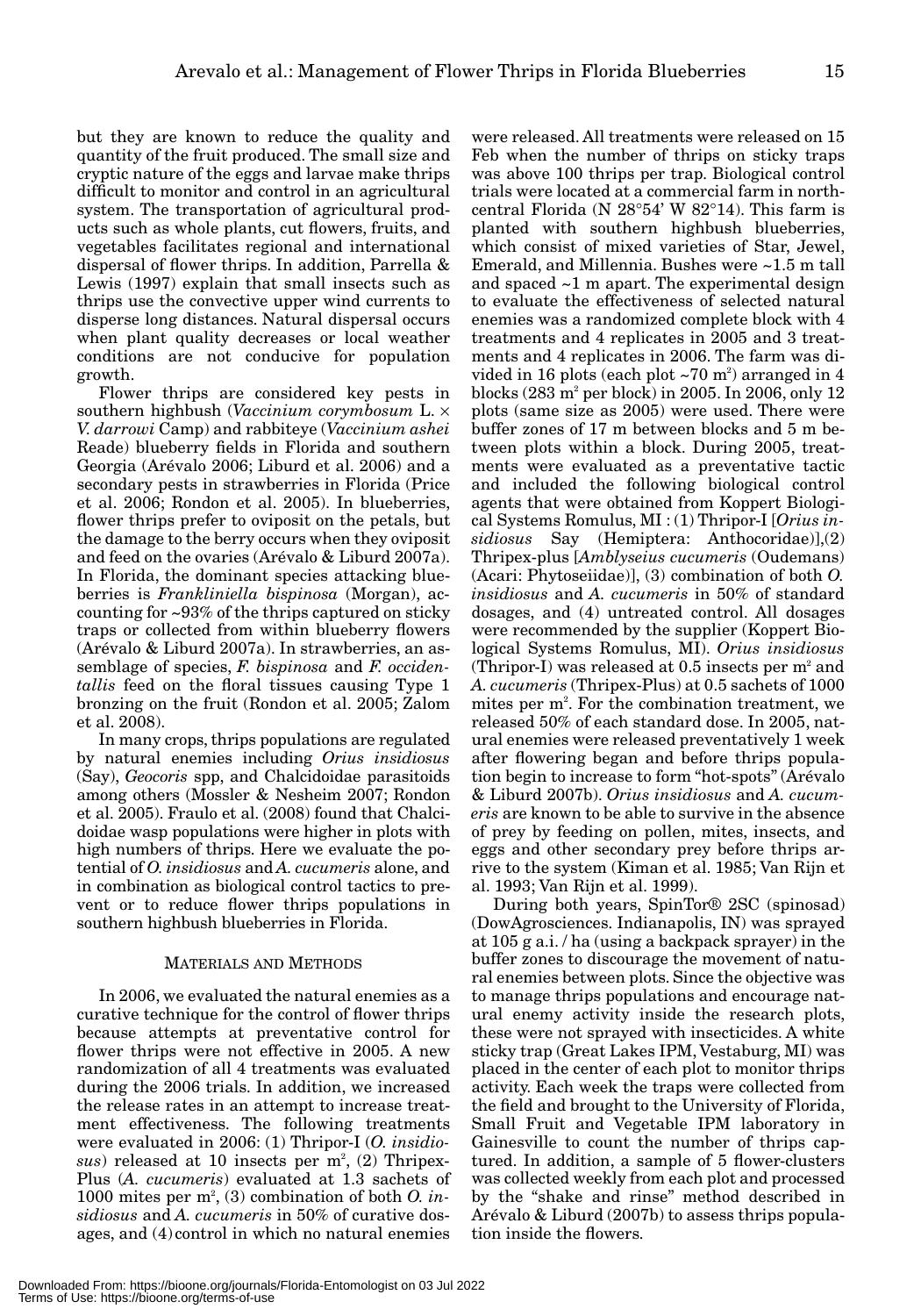Statistical Analysis

In 2005, we compared the population of flower thrips on each of the sampling dates using oneway ANOVA (SAS Institute Inc. 2002). Treatment means were separated by LSD ( $\alpha$  = 0,05) to determine differences (SAS Institute Inc. 2002). In 2006, we analyzed the growth rate (*r*) by comparing the increment of thrips population 1 week after the release, and 2 weeks after the release of natural enemies, with the initial population of thrips before the release.

## RESULTS AND DISCUSSION

The trials conducted in 2005 (preventative release), indicated that releases of *O. insidiosus* or *A. cucumeris*, as well as the combination of both treatments as a preventative tactic did not reduce thrips populations in blueberries during the flowering period (Fig. 1). Data collected from sticky traps indicated that thrips populations in the control were on average significantly lower than in treatments of *O. insidiosus* or *A. cucumeris* alone. However, no significant differences were detected between the control and the combination treatment during the first and second weeks after release (Fig. 1).

During the last week of sampling we captured significantly fewer thrips in sticky traps in the control treatment than in any of the other treatments  $(F = 7.95; df = 3, 9; P = 0.0067)$ . The reasons why the control had less thrips than the areas treated with natural enemies is unclear; however, it may be related to the release of natural enemies before there was an abundance of thrips (< less than 10 thrips per trap or flower) in the field. The



Fig. 1. Average number of thrips captured per week after the release of natural enemies, as a preventive measure, in white sticky traps located inside the blueberry bush in 2005. Treatments followed by the same letter are not significantly different when compared by LSD ( $\alpha$  = 0.05). The arrow represents the date of release. 4 Feb 2005 (*F* = 1.52; *df* = 3, 9; *P* = 0.62), 11 Feb 2005 (*F* = 7.13; *df* = 3, 9; *P* = 0.016), 18 Feb 2005 (*F* = 2.83; *df* = 3, 9; *P* = 0.0988), 25 Feb 2005 (*F* = 7.95; *df* =  $3, 9; P = 0.0067$ 

lack of prey (thrips) may have encouraged some level of intraguild predation, as well as feeding on other natural predators in the system and subsequently allowing for the increase of thrips populations in the treated area. Due to the low population of thrips in 2005, we were not able to collect enough thrips from inside the flowers to make a statistically robust analysis.

Data from the curative releases of *O. insidiosus*, and *A. cucumeris* did not show a significant effect on thrips population (Fig. 2). These results are consistent with observations made by Mound & Teulon (1995) and by Parella & Lewis (1997). These authors concluded that the biological characteristics of thrips overcome the attributes of natural enemies in such a way that the participation of natural enemies in the regulation of field populations of thrips is minor. Other authors argue that the use of natural enemies is enough to control thrips populations (Shipp & Wang 2003; Van de Veire & Degheele 1995). Our preliminary laboratory observations and other related studies published showed that *Orius* spp. and *A. cucumeris* are efficient in controlling flower thrips (Jacobson 1997; Shipp et al. 2003; Van de Veire et al. 1995). However, the observations related to the success of natural enemies controlling thrips have been conducted under greenhouse or laboratory conditions.

One of the few successes in control of flower thrips under field conditions was reported by Funderburk et al. (2000), who showed that field peppers that were untreated or treated with spinosad had a significantly higher population of *Orius* spp. and lower population of flower thrips than fields treated with acephate and fenopropathrin, which excluded predators, mainly *O. in-*



Fig. 2. Average number of thrips captured per week after the release of natural enemies, as curative measure, on white sticky traps located inside the blueberry bush in 2006. The arrow indicates the date of the release of natural enemies. No significant differences among treatments when compared by LSD ( $\alpha = 0.05$ ). 15 Feb 2006 (*F* = 0.95; *df* = 3, 9; *P* = 0.4549), 22 Feb 2006 (*F* = 0.54; *df* = 3, 9; *P* = 0.6639), 1 Mar 2006 (*F* = 1.79; *df*  $= 3, 9; P = 0.2185$ .